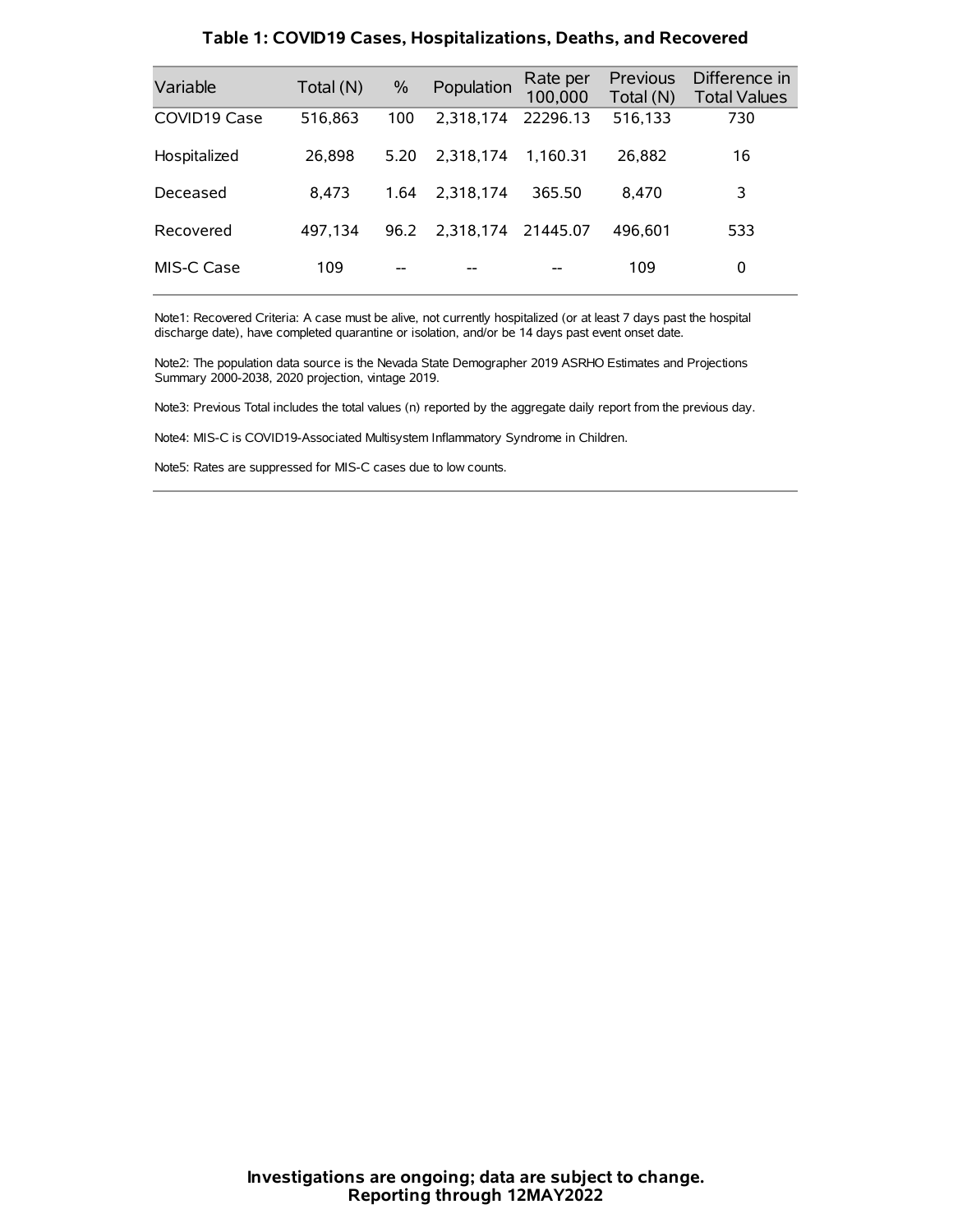# **Table 2: COVID19 Cases**

| Variable                     | Outcome                           | $\mathsf{N}$ | $\%$ | Population | Rate per<br>100,000 |
|------------------------------|-----------------------------------|--------------|------|------------|---------------------|
| Age Categories               | Aged 4 or less                    | 13248        | 2.56 | 149,165    | 8881.4              |
|                              | Aged 5 to 17                      | 63859        | 12.4 | 406,595    | 15706               |
|                              | Aged 18 to 24                     | 59248        | 11.5 | 216,762    | 27333               |
|                              | Aged 25 to 49                     | 230887       | 44.7 | 803,732    | 28727               |
|                              | Aged 50 to 64                     | 95530        | 18.5 | 423,461    | 22559               |
|                              | Aged 64+                          | 53944        | 10.4 | 318,459    | 16939               |
|                              | Unknown                           | 147          | 0.03 |            |                     |
| <b>Birth Sex</b>             | Female                            | 267766       | 51.8 | 1,160,285  | 23078               |
|                              | Male                              | 244877       | 47.4 | 1,157,889  | 21149               |
|                              | Unknown                           | 4220         | 0.82 |            |                     |
| Race/Ethnicity               | Hispanic                          | 147375       | 28.5 | 763,053    | 19314               |
|                              | White                             | 134379       | 26.0 | 1,006,929  | 13345               |
|                              | <b>Black</b>                      | 49016        | 9.48 | 262,671    | 18661               |
|                              | Asian or Pacific Islander         | 43202        | 8.36 | 270,209    | 15988               |
|                              | American Indian, Eskimo, or Aleut | 684          | 0.13 | 15,311     | 4467.3              |
|                              | Other                             | 38097        | 7.37 |            |                     |
|                              | <b>Unknown</b>                    | 104110       | 20.1 |            |                     |
| Underlying Medical Condition | Yes                               | 80420        | 15.6 |            |                     |
|                              | No/Unknown                        | 436443       | 84.4 |            |                     |

Note1: Breakdown of Race is exlusively non-Hispanic.

Note2: Underlying Medical Condition is any identified health condition.

Note3: The population data source is the Nevada State Demographer 2019 ASRHO Estimates and Projections Summary 2000-2038, 2020 projection, vintage 2019.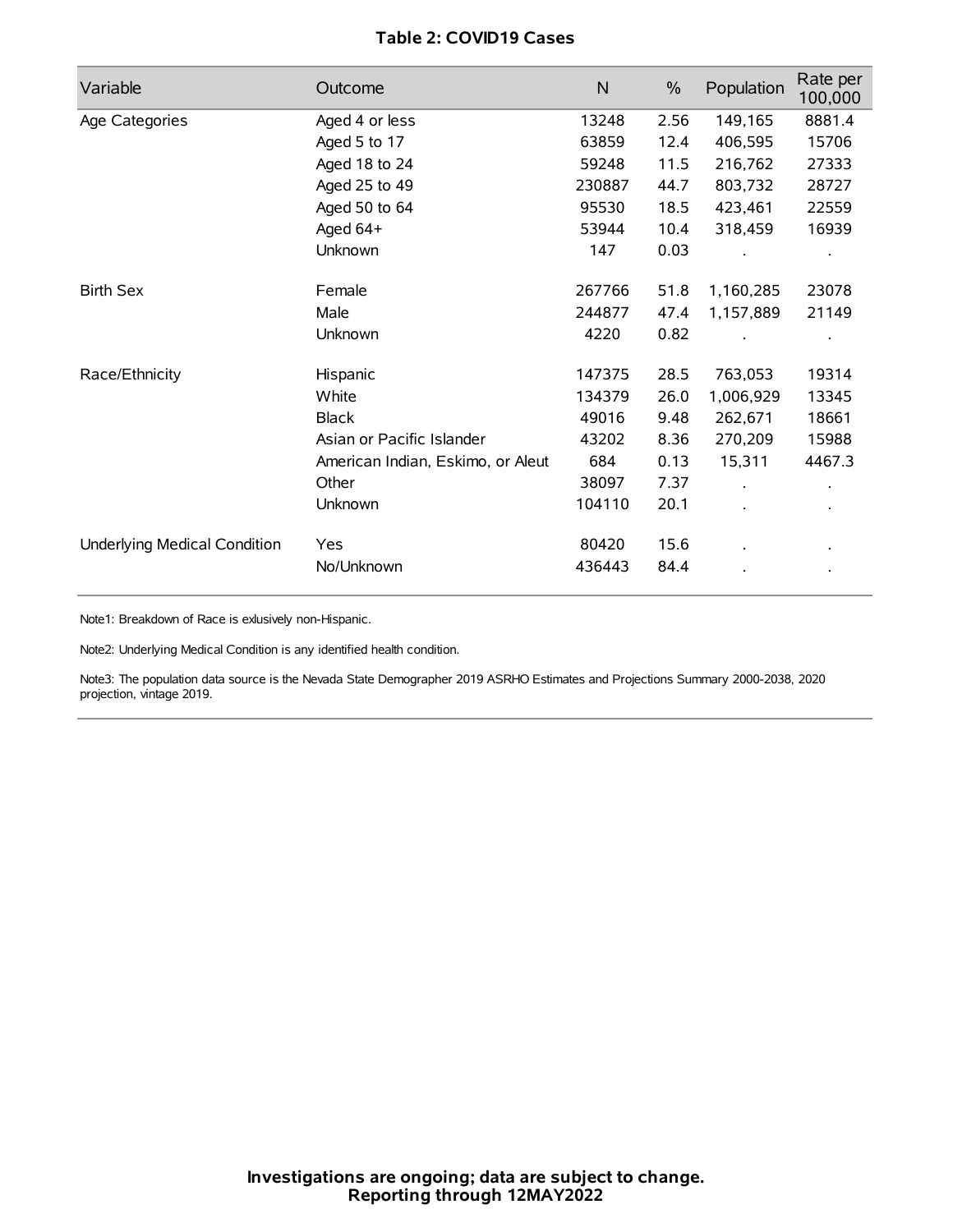| Variable         | Outcome                           | $\mathsf{N}$ | $\%$ | Population | Rate per<br>100,000 |
|------------------|-----------------------------------|--------------|------|------------|---------------------|
| Age Categories   | Aged 4 or less                    | 254          | 0.9  | 149,165    | 170.28              |
|                  | Aged 5 to 17                      | 354          | 1.3  | 406,595    | 87.06               |
|                  | Aged 18 to 24                     | 580          | 2.2  | 216,762    | 267.57              |
|                  | Aged 25 to 49                     | 6333         | 23.5 | 803,732    | 787.95              |
|                  | Aged 50 to 64                     | 7321         | 27.2 | 423,461    | 1728.8              |
|                  | Aged 64+                          | 12054        | 44.8 | 318,459    | 3785.1              |
|                  | Unknown                           | 2            | 0.0  |            |                     |
| <b>Birth Sex</b> | Female                            | 12023        | 44.7 | 1,160,285  | 1036.2              |
|                  | Male                              | 14837        | 55.2 | 1,157,889  | 1281.4              |
|                  | Unknown                           | 38           | 0.1  |            |                     |
| Race/Ethnicity   | Hispanic                          | 7054         | 26.2 | 763,053    | 924.44              |
|                  | White                             | 10452        | 38.9 | 1,006,929  | 1038.0              |
|                  | <b>Black</b>                      | 3832         | 14.2 | 262,671    | 1458.9              |
|                  | Asian or Pacific Islander         | 2762         | 10.3 | 270,209    | 1022.2              |
|                  | American Indian, Eskimo, or Aleut | 66           | 0.2  | 15,311     | 431.05              |
|                  | Other                             | 1058         | 3.9  |            |                     |
|                  | Unknown                           | 1674         | 6.2  |            |                     |

# **Table 3: COVID19 Hospitalizations - General Characteristics**

Note1: Breakdown of Race is exlusively non-Hispanic.

Note2: The population data source is the Nevada State Demographer 2019 ASRHO Estimates and Projections Summary 2000-2038, 2020 projection, vintage 2019.

Note3: Rates for categories with fewer than 12 cases are suppressed due to high relative standard error.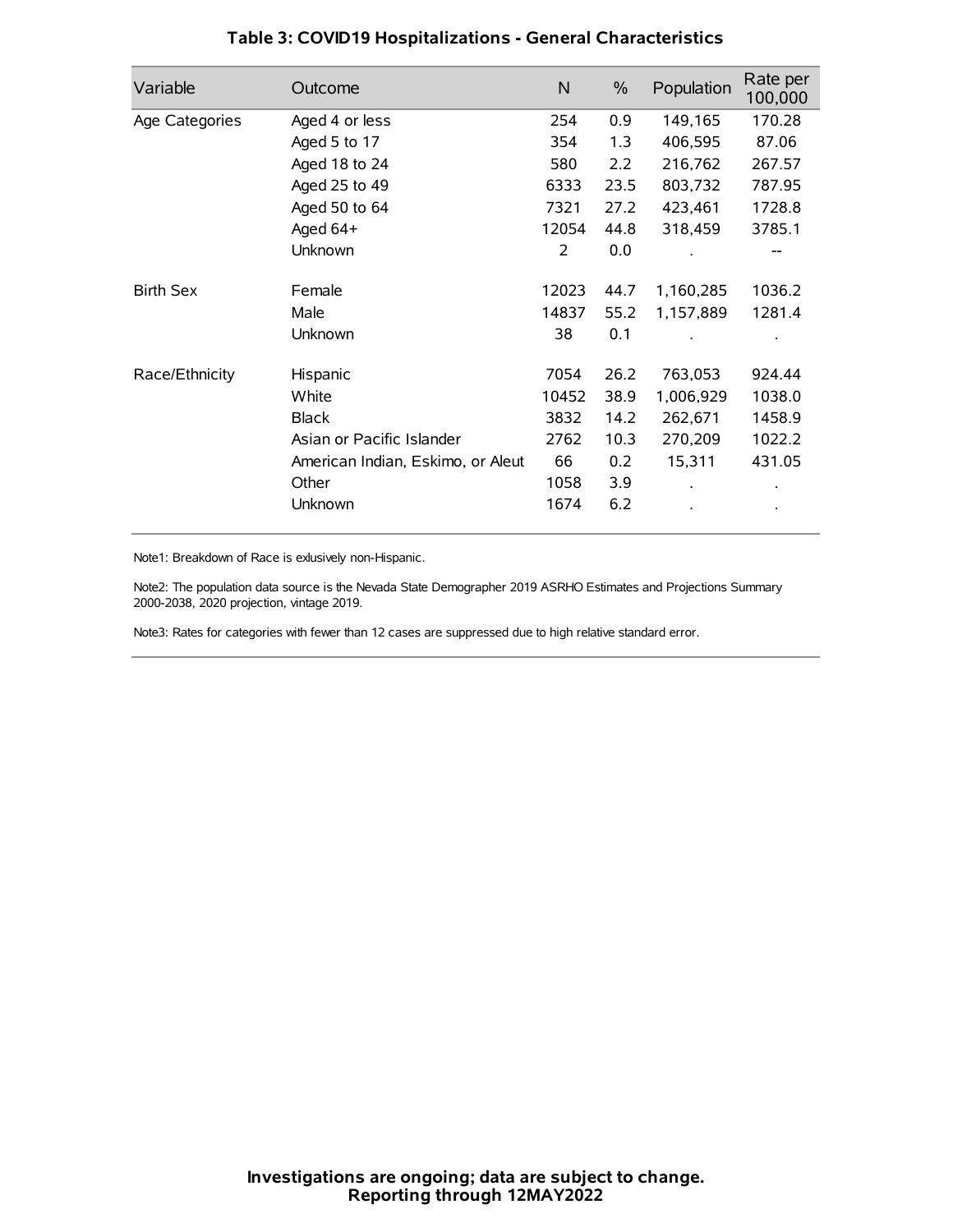| Variable                            | Outcome   | N     | $\frac{0}{0}$ |
|-------------------------------------|-----------|-------|---------------|
| Deceased                            | Yes       | 6893  | 25.6          |
|                                     | No        | 20005 | 74.4          |
| ICU                                 | Yes       | 6503  | 24.2          |
|                                     | <b>No</b> | 20395 | 75.8          |
| Intubated                           | Yes       | 3097  | 11.5          |
|                                     | No        | 23801 | 88.5          |
| <b>Underlying Medical Condition</b> | Yes       | 16771 | 62.4          |
|                                     | <b>No</b> | 10127 | 37.6          |
| Hypertension                        | Yes       | 9833  | N/A           |
| Immunocompromised                   | Yes       | 613   | N/A           |
| Chronic Heart Disease               | Yes       | 3549  | N/A           |
| Chronic Liver Disease               | Yes       | 377   | N/A           |
| Chronic Kidney Disease              | Yes       | 2437  | N/A           |
| <b>Diabetes</b>                     | Yes       | 7039  | N/A           |
| Neurologic/Neurodevelopmental       | Yes       | 1246  | N/A           |
| Chronic Lung Disease                | Yes       | 4139  | N/A           |
| Historically Healthy                | Yes       | 4774  | N/A           |
| Other                               | Yes       | 7027  | N/A           |

# **Table 4: COVID19 Hospitalizations - Morbidity**

Note1: Underlying Medical Condition is any identified health condition.

Note2: The breakdown of health conditions are not mutually exlusive (i.e., a person can have more than one risk factor).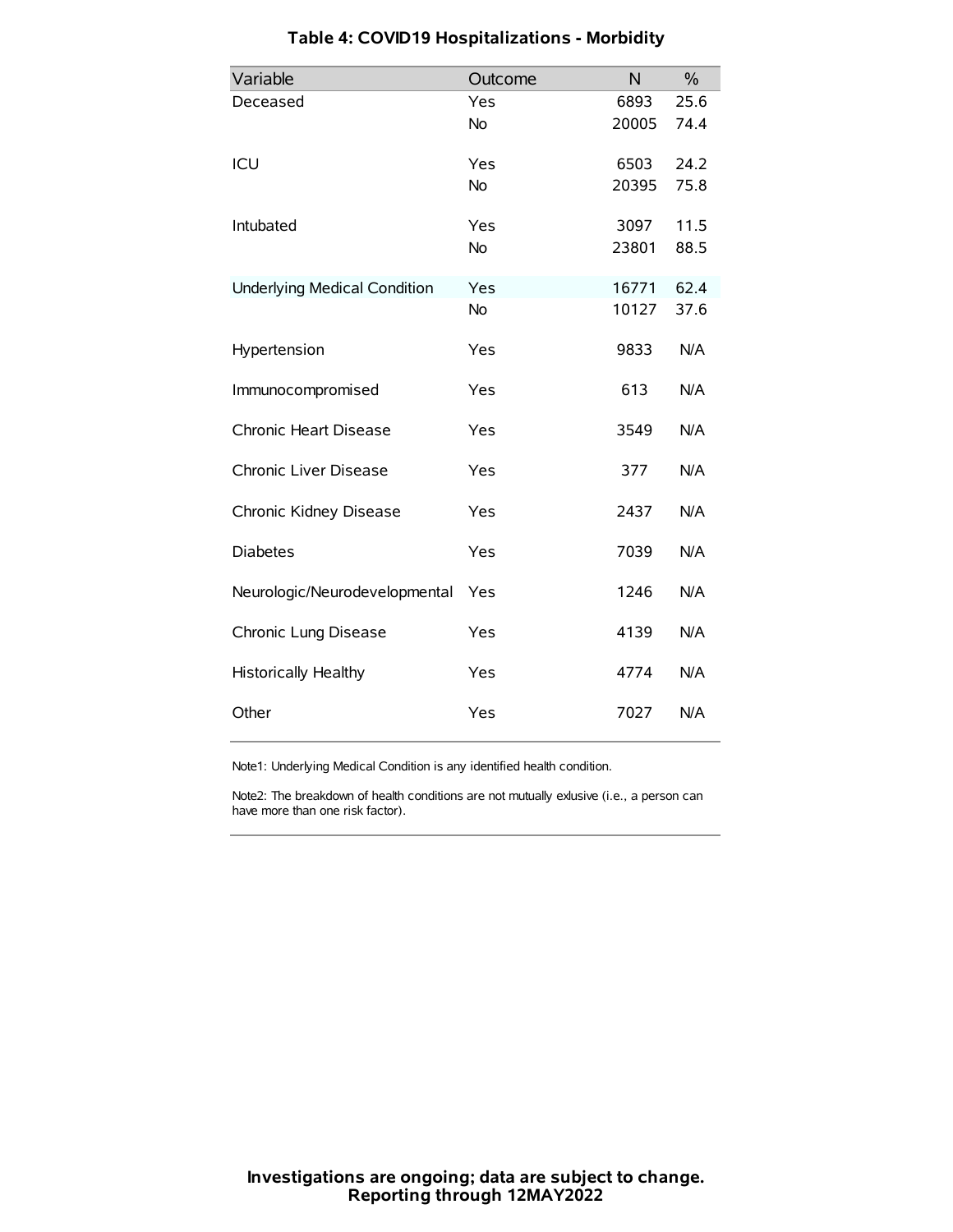| Variable         | Outcome                           | $\mathsf{N}$ | $\%$ | Population           | Rate per<br>100,000 |
|------------------|-----------------------------------|--------------|------|----------------------|---------------------|
| Age Categories   | Aged 4 or less                    | 1            | 0.0  | 149,165              |                     |
|                  | Aged 5 to 17                      | 6            | 0.1  | 406,595              |                     |
|                  | Aged 18 to 24                     | 20           | 0.2  | 216,762              | 9.23                |
|                  | Aged 25 to 49                     | 720          | 8.5  | 803,732              | 89.58               |
|                  | Aged 50 to 64                     | 1822         | 21.5 | 423,461              | 430.26              |
|                  | Aged 64+                          | 5904         | 69.7 | 318,459              | 1853.9              |
| <b>Birth Sex</b> | Female                            | 3340         | 39.4 | 1,160,285            | 287.86              |
|                  | Male                              | 5111         | 60.3 | 1,157,889            | 441.41              |
|                  | Unknown                           | 22           | 0.3  |                      |                     |
| Race/Ethnicity   | Hispanic                          | 1969         | 23.2 | 763,053              | 258.04              |
|                  | White                             | 4175         | 49.3 | 1,006,929            | 414.63              |
|                  | <b>Black</b>                      | 1088         | 12.8 | 262,671              | 414.21              |
|                  | Asian or Pacific Islander         | 1040         | 12.3 | 270,209              | 384.89              |
|                  | American Indian, Eskimo, or Aleut | 31           | 0.4  | 15,311               | 202.46              |
|                  | Other                             | 107          | 1.3  | $\ddot{\phantom{0}}$ | $\bullet$           |
|                  | Unknown                           | 63           | 0.7  |                      | $\bullet$           |

### **Table 5: COVID19 Deaths - General Characteristics**

Note1: Breakdown of Race is exlusively non-Hispanic.

Note2: The population data source is the Nevada State Demographer 2019 ASRHO Estimates and Projections Summary 2000-2038, 2020 projection, vintage 2019.

Note3: Rates for categories with fewer than 12 cases are suppressed due to high relative standard error.